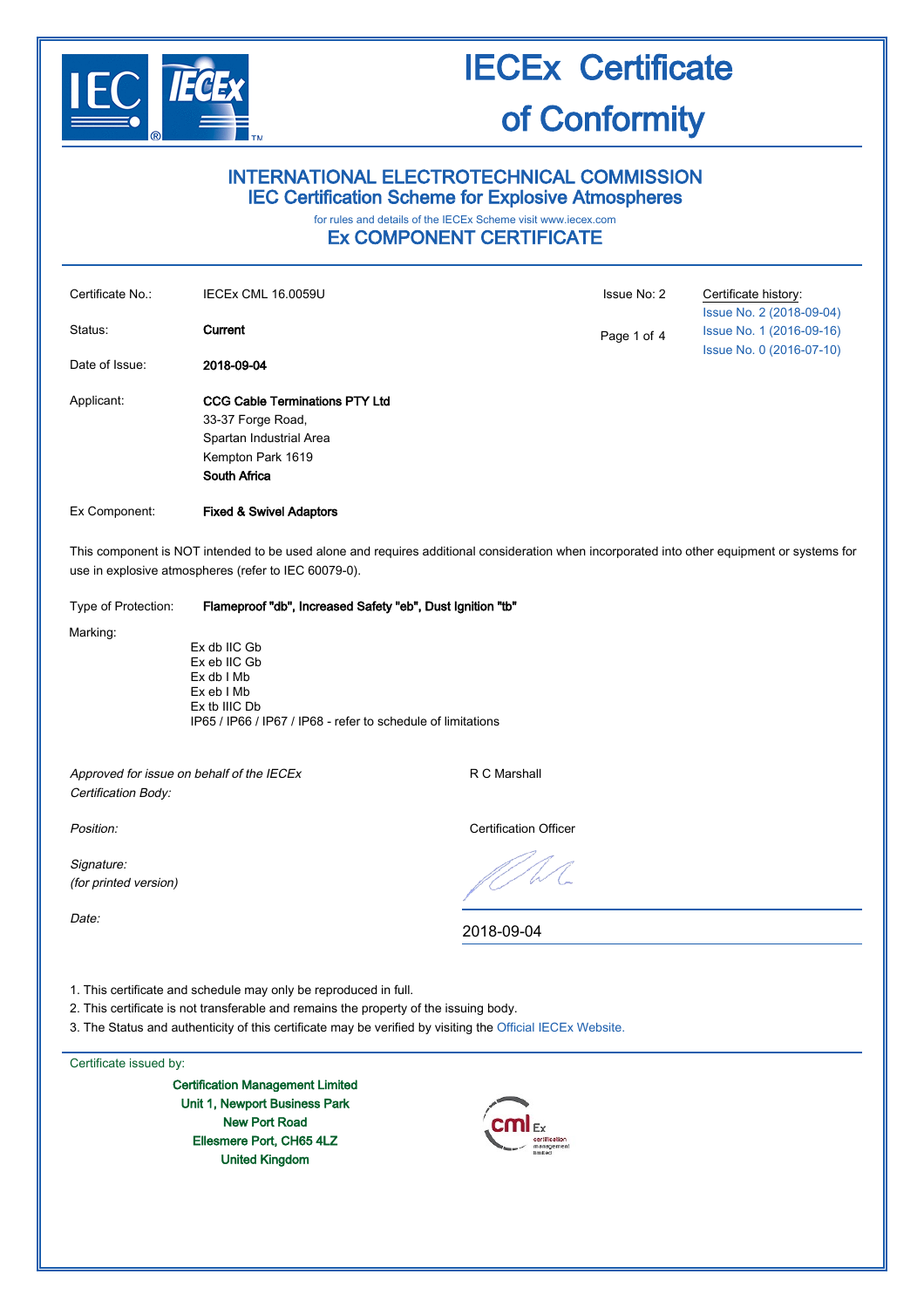

| Certificate No: | IECEx CML 16.0059U                    | Issue No: 2 |
|-----------------|---------------------------------------|-------------|
| Date of Issue:  | 2018-09-04                            | Page 2 of 4 |
| Manufacturer:   | <b>CCG Cable Terminations PTY Ltd</b> |             |
|                 | 33-37 Forge Road                      |             |
|                 | Spartan Industrial Area               |             |
|                 | Kempton Park 1619                     |             |
|                 | South Africa                          |             |

Additional Manufacturing location(s):

This certificate is issued as verification that a sample(s), representative of production, was assessed and tested and found to comply with the IEC Standard list below and that the manufacturer's quality system, relating to the Ex Component covered by this certificate, was assessed and found to comply with the IECEx Quality system requirements. This certificate is granted subject to the conditions as set out in IECEx Scheme Rules, IECEx 02 and Operational Documents as amended.

#### STANDARDS:

The Ex Component and any acceptable variations to it specified in the schedule of this certificate and the identified documents, was found to comply with the following standards:

| IEC 60079-0:2017<br>Edition: 7.0     | Explosive atmospheres - Part 0: Equipment - General requirements                     |
|--------------------------------------|--------------------------------------------------------------------------------------|
| IEC 60079-1: 2014-06<br>Edition: 7.0 | Explosive atmospheres - Part 1: Equipment protection by flameproof enclosures "d"    |
| IEC 60079-31: 2013<br>Edition:2      | Explosive atmospheres - Part 31: Equipment dust ignition protection by enclosure "t" |
| IEC 60079-7: 2015<br>Edition: 5.0    | Explosive atmospheres – Part 7: Equipment protection by increased safety "e"         |

This Certificate **does not** indicate compliance with electrical safety and performance requirements other than those expressly included in the

Standards listed above.

#### TEST & ASSESSMENT REPORTS:

A sample(s) of the Ex Component listed has successfully met the examination and test requirements as recorded in

Test Report:

[GB/CML/ExTR16.0073/00](http://iecex.iec.ch/extr/GB.CML.ExTR16.0073.00) [GB/CML/ExTR16.0131/00](http://iecex.iec.ch/extr/GB.CML.ExTR16.0131.00) [GB/CML/ExTR18.0203/00](http://iecex.iec.ch/extr/GB.CML.ExTR18.0203.00)

Quality Assessment Report:

[ZA/ICS/QAR14.0001/04](http://iecex.iec.ch/qar/ZA.ICS.QAR14.0001.04)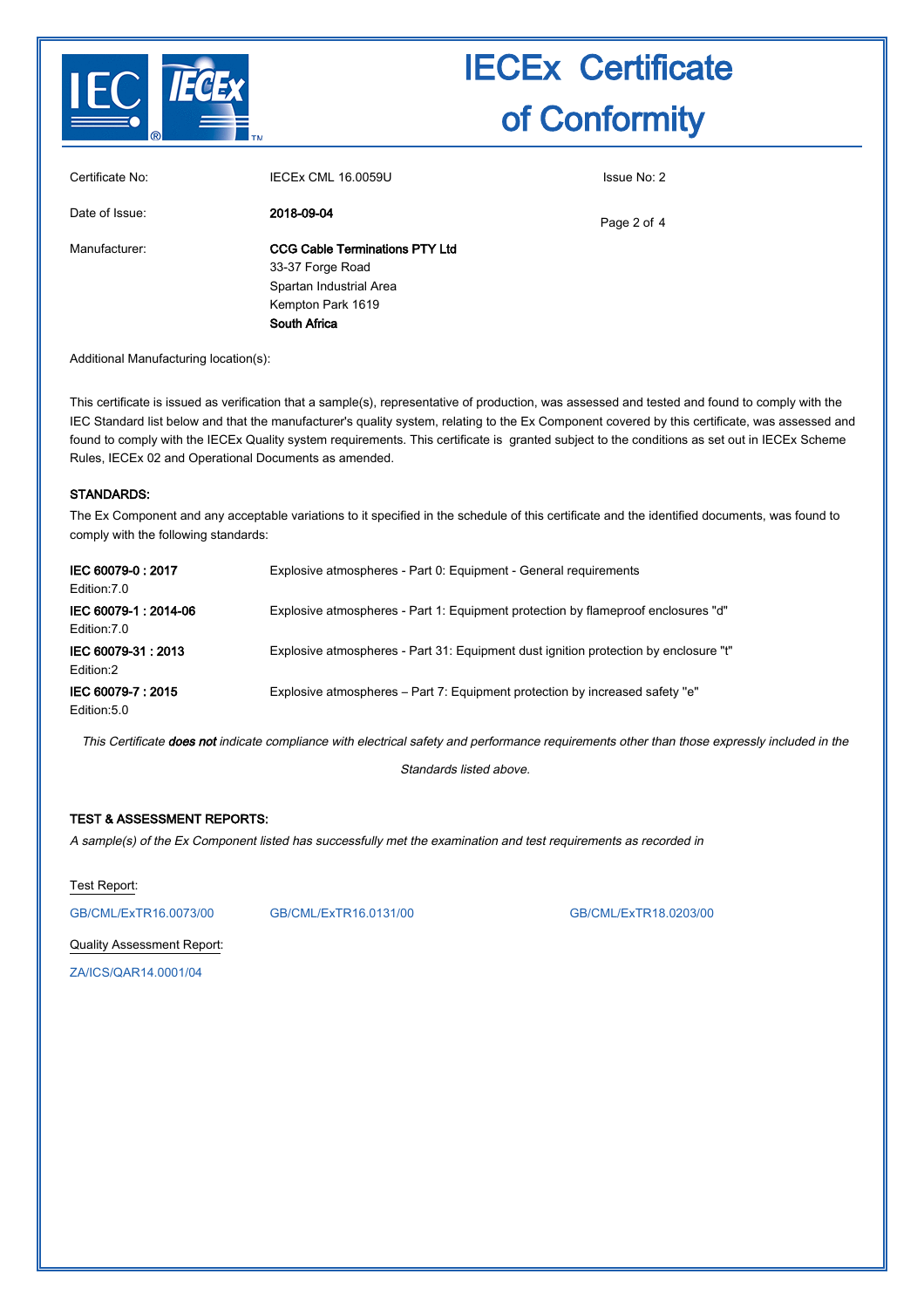

Certificate No: IECEx CML 16.0059U Issue No: 2

Date of Issue: 2018-09-04

Page 3 of 4

Schedule

### Ex Component(s) covered by this certificate is described below:

The Fixed & Swivel Adapters are manufactured from brass with a male threaded portion at one end and a female at the other. They are intended for use where space is limited and there may not be room to fit a gland and cable in the conventional manner. They are intended for fitting to a threaded or plain hole (Ex eb applications only) when they are secured using a locknut.

#### See Annex for full description

## SCHEDULE OF LIMITATIONS:

- All adaptors are rated IP65 for any sealing arrangement. If an IP rating of IP66/67/68 is required, the supplied sealing washer shall be used.
- A service temperature of -20°C to +95°C shall not be exceeded when a HDPE sealing washer is utilised.
- A service temperature of -60°C to +160°C shall not be exceeded when a PTFE sealing washer is utilised.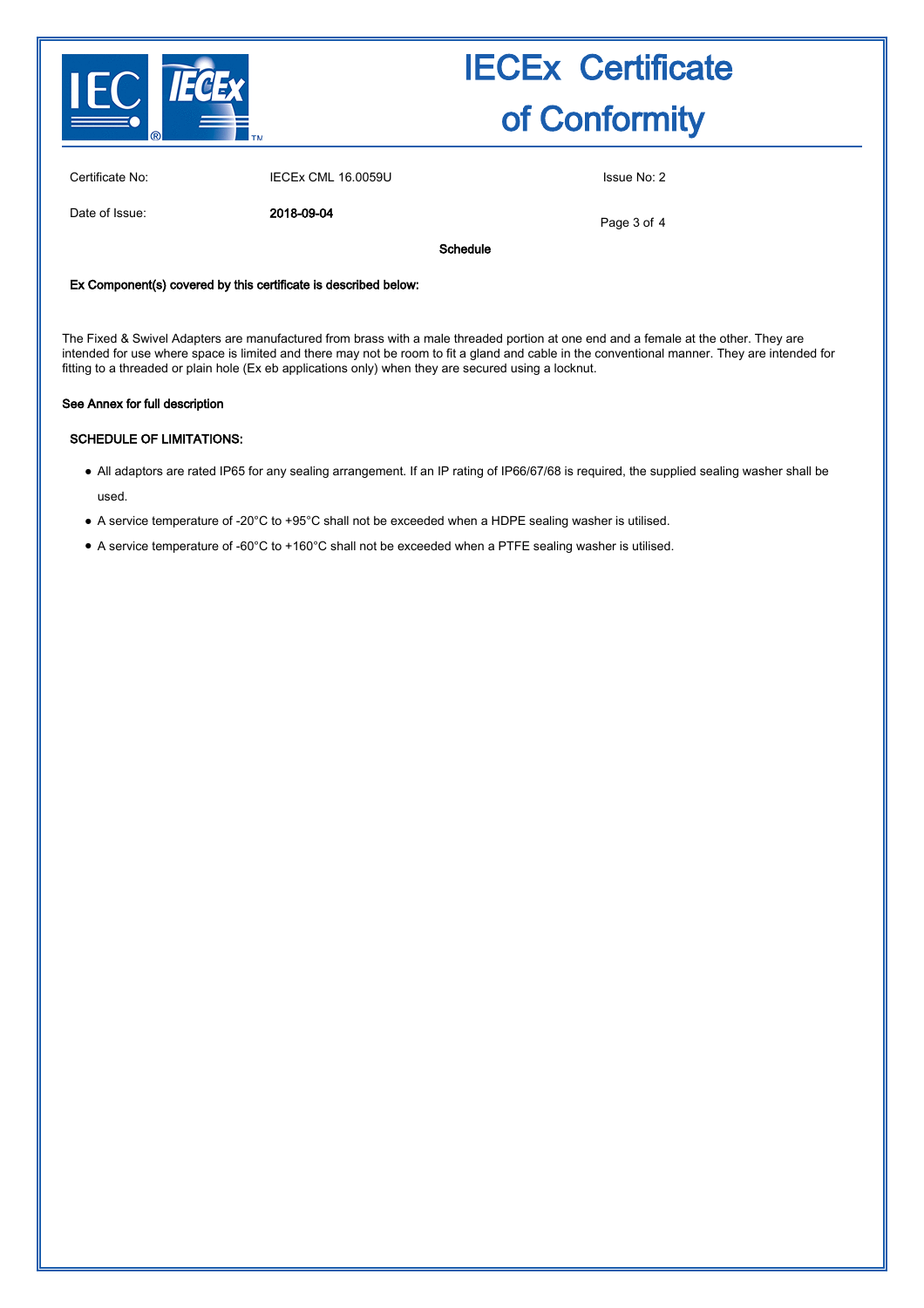

Certificate No: **IECEX CML 16.0059U** Certificate No: 2

Date of Issue: 2018-09-04

Page 4 of 4

### DETAILS OF CERTIFICATE CHANGES (for issues 1 and above):

### Issue 1

1. Addition of IP rating to certificate marking.

#### Issue 2

- 1. To include 'T' and 'Y' Adaptor versions.
- 2. To update approval to IEC 60079-0:2017 standard

### Annex:

[IECEx CML 16.0059U Iss. 2 Annex.pdf](http://iecex.iec.ch/cert/IECExCML16.0059U2/$File/IECEx CML 16.0059U Iss. 2 Annex.pdf)